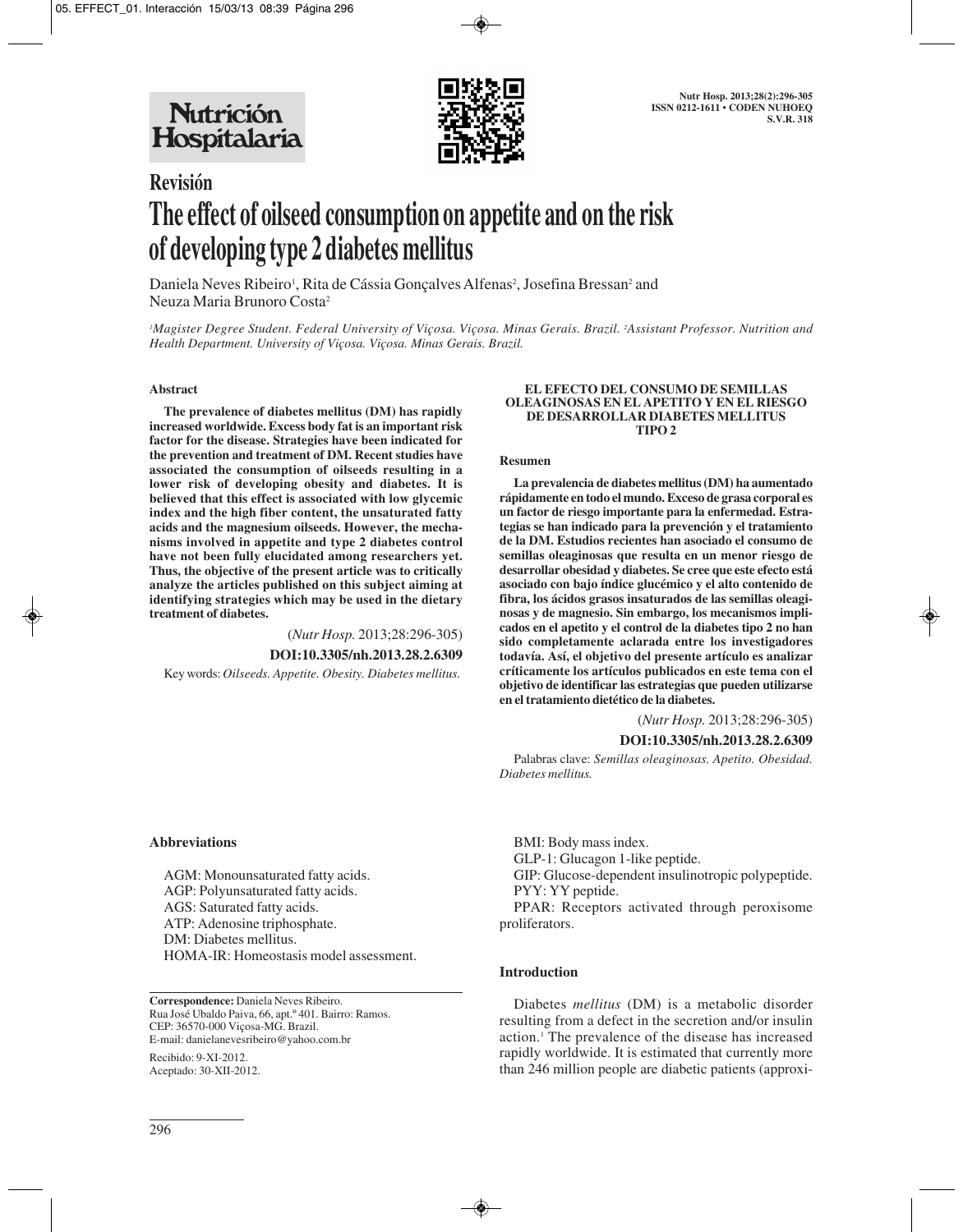mately 6% of the world population) and that in 2025 there will be 300 million diabetics.<sup>2</sup> It is observed that diabetics have a ten times higher likelihood to develop cardiovascular, peripheral vascular, eye, and kidney diseases, among other chronic diseases, promoting the increased incidence of strokes, heart failure, blindness, limb amputation, childbirth complications and sexual dysfunction.<sup>3</sup>

The manifestation of type 2 diabetes is directly related to the adopted lifestyle. Studies have shown that adopting a healthy lifestyle can prevent or delay the development of the disease in individuals with insulin resistance.4-6 The consumption of hypercaloric and hyperlipidemic diets with a high glycemic index and which are rich in saturated fatty acids but low in fibers associated with physical inactivity may promote the manifestation and lack of control of diabetes.7

Several studies have been conducted aimed at identifying strategies to prevent obesity, thus controlling the expression of chronic diseases like diabetes. Oilseeds have been identified as functional foods able to exert this effect. Although some authors attribute this effect to their nutritional composition, the mechanism responsible for this effect is not yet fully understood.8

Obese individuals tend to have higher insulin levels, which in turn leads to peripheral insulin resistance, favoring the manifestation of type 2 diabetes.<sup>9</sup> Hence, the control of obesity becomes important for the prevention of diabetes. The traditional treatment of obesity is based on increasing physical exercises associated with the ingestion of low-calorie diets. However, the long-term adherence to such diets is difficult as it leads to increased hunger and a reduced metabolic basal rate,10 thus facilitating the recovery of the weight which was initially lost. On the other hand, eating foods with high satiety helps to control the caloric intake, not leading to an increased hunger feeling between the meals.11 Despite the oilseeds being a high-calorie food, they are also rich in fiber and protein.12 Therefore, its consumption can be an interesting strategy to be used for the control of satiety<sup>13</sup> being possibly effective for the prevention and control of obesity.

Study results suggest that the composition of dietary fatty acids intake can modify the composition of fatty acids present in the cell membrane phospholipids of the skeletal muscle, thus affecting the insulin sensitivity. The consumption of a diet rich in unsaturated fatty acids contained in oilseeds, such as peanuts, plays an important role in preventing insulin resistance by increasing the affinity of insulin by its receptor.14 Moreover, the high magnesium<sup>15,16</sup> and fiber content<sup>17-20</sup> and the low glycemic index21-23 ofoilseeds have been linked to a lower risk of diabetes.

Thus, the purpose of this study was to critically assess studies that evaluated the effect of oilseed consumption on appetite and on the glycemic control.

# **Methodology**

Papers published in national and international journals were reviewed and we consulted the databases Scielo ScienceDirect Periódicos Capes, Bireme, Highwire, using the terms: diabetes *mellitus*, obesity, appetite, intake, oilseeds, glucose control and the corresponding words in English. We selected articles published from 2002 to 2009.

## *Scientific evidence on the effect of oilseeds on appetite*

The prevention and treatment of obesity is a public health priority, since it reduces the risk of occurrences and complications and comorbidities.<sup>24</sup> Although they are highly caloric, the consumption of oilseeds has not been associated with weight gain.25 It has been proposed that the consumption of oilseeds is capable of promoting greater satiation, encouraging the reduction of the caloric intake.13

Although oilseeds are high-calorie foods, their consumption has been inversely related to the body mass index (BMI). Several mechanisms have been proposed to explain the relationship between the consumption of oilseeds and weight loss. The low glycemic index and the high protein and fiber of the oilseeds promote an increased satiety.26 Its ingestion is associated with increased thermogenesis, an increased ability to oxidize fat and a lower intestinal fat absorption.27 The results of studies in animals and humans have shown that unsaturated fatty acids increase fat oxidation due to increased thermogenesis induced by the diet, resulting in less accumulation of body fat.<sup>26</sup>

In another study, double-blind, randomized and crossover evaluated the effect of walnut consumption during 4 days in the control of food intake. The study included 20 men and women without an alteration of the blood glucose levels, but with metabolic syndrome.<sup>13</sup> Participants were admitted twice in a clinical center for four days each, when they received the isocaloric diet. In the four days of intervention and after 12 hours of fasting, shakes were consumed at breakfast, containing 48 g of walnuts or without nuts. The satiation, satiety and hunger were assessed by a visual analog scale before breakfast and lunch. Moreover, on the first and fourth days of each intervention, the levels of insulin, glucose, ghrelin, glucagon 1-like peptide (GLP-1), glucose-dependent insulinotropic polypeptide (GIP) and peptide YY (PYY) and adipokines (leptin and adiponectin) were assessed. It was found that the consumption of walnuts increased satiation and satiety, and appetite decreased significantly on the third and fourth days ( $p = 0.02$  and  $p =$ 0.03). It is believed that the high fiber content of walnuts has contributed to this effect. However, there was no significant effect on the hormone levels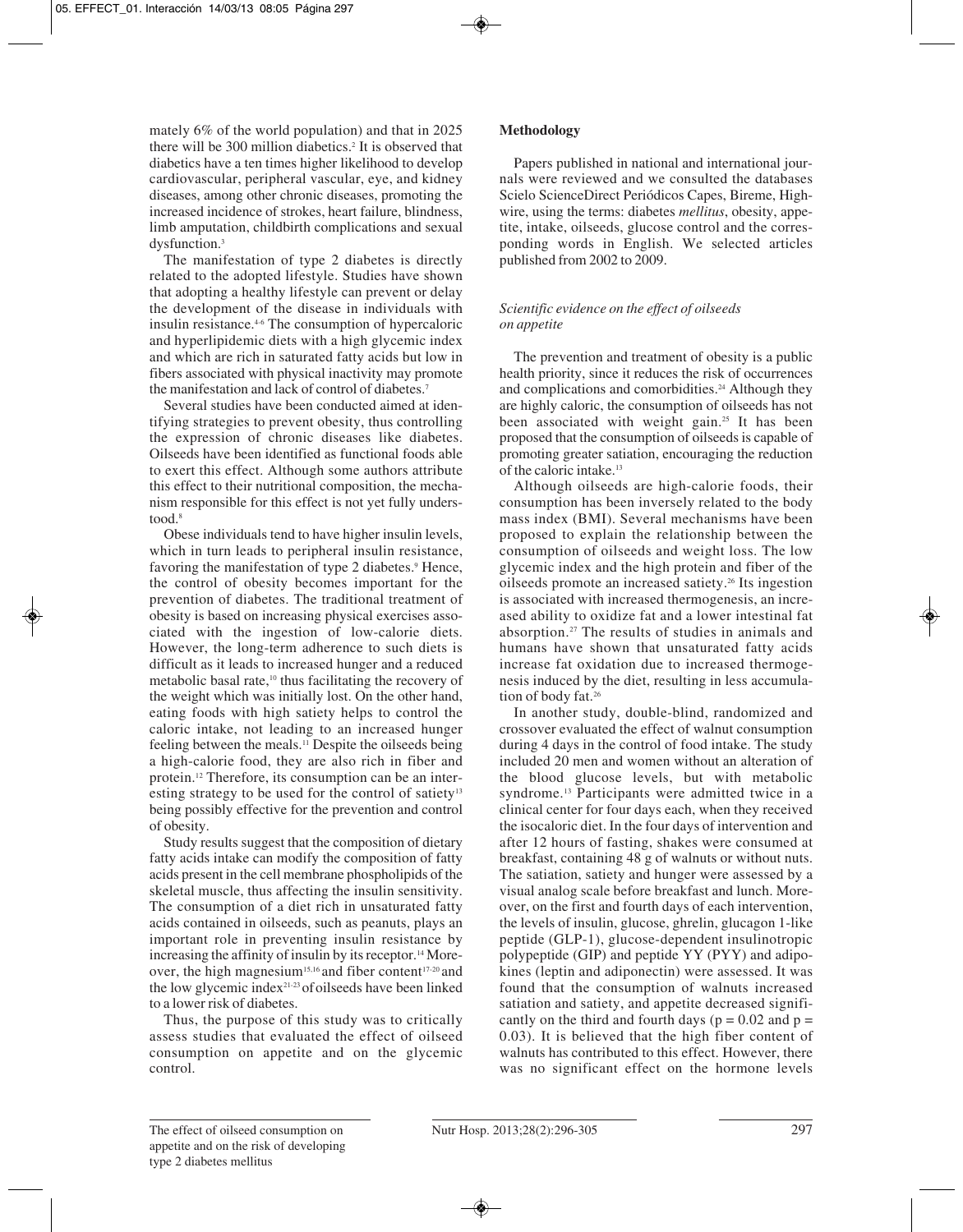related to satiety. It is possible that the short duration of this study did not allow any alterations in the hormone levels.

Coelho et al.<sup>24</sup> evaluated the effect of peanut oil on appetite in 24 eutrophic individuals and 24 overweight, who consumed a milk shake containing peanut oil (equivalent to 30% of energy expenditure) for 8 weeks. The overweight subjects presented higher rates of satiation during the  $6<sup>th</sup>$  and  $8<sup>th</sup>$  week of the study in response to the consumption of peanut oil. However, the hunger rates remained unchanged during this period. It was found that eutrophic individuals have a reduced food intake, resulting in an increased hunger rate in the  $2<sup>nd</sup>$  and  $6<sup>th</sup>$  weeks of the study. However, the satiation rates tended to increase in these individuals. There was a significant increase in body weight (2.4 kg) among overweight individuals due to increased fat mass. However, it is important to emphasize that a control group was not included in the study to compare the effect of oilseeds on appetite.

In recent study, evaluate the effect of peanut processing on glycemic response, and energy and nutrients intake.28 Participated thirteen healthy subjects (4 men and 9 women), with a mean age of  $28.5 \pm 10$ years, BMI 22.7  $\pm$  2.5 kg/m<sup>2</sup>, and body fat 23.7  $\pm$  5.7%. After 10-12 h of fasting, one of the following types of test meals were consumed: raw peanuts with skin (RPS), roasted peanuts without skin, ground-roasted peanuts without skin (GRPWS) or control meal. The test meals had the same nutrient composition, and were consumed with 200 ml of water in 15 minutes. Glycemic response was evaluated 2 hours after each meal. Energy and nutrients intake were assessed through diet records reflecting the habitual food intake and food consumption 24 hours after the ingestion of test meal. The area under the glycemic response curve after GRPWS was lower  $(p = 0.02)$  the one obtained for RPS. There was no treatment effect on energy intake, macronutrients and fiber consumption after the test meal.

Alfenas and Mattes<sup>29</sup> compared the effect of the consumption of muffins containing monounsaturated fatty acids (MFA) (canola oil and peanut oil) or saturated fatty acids (SFA) (butter) or fat-free (control) in the appetite of nine eutrophic men and 11 eutrophic women. After 10 hours of fasting, the participants answered a questionnaire on hunger feelings, eating desire and satiation and consumed one of three muffins (each containing 40 g of each lipid source or control) and 150 mL of water within 15 minutes. The questionnaire on appetite was applied again at 30, 60 and 120 minutes after the ingestion of muffins, and the participants filled in a food record during the next 24 hours. It was observed that the ingestion of muffins containing peanut oil and canola oil resulted in higher rates of satiation and the muffins containing butter, canola and peanut resulted in lower rates of hunger at 30, 60 and 120 minutes after ingestion

compared with fat-free muffins. The energy consumption after each session was greater when ingested the fat-free muffins. However, as these muffins did not present fat in their composition, they were less caloric than the muffins with fat, thus contributing to the littlest effect on satiety. The consumption of food with higher caloric density results in a lower sensation of hunger compared to the meals with low calorie density.30

In the study of Akuamoah-Boateng et al.<sup>31</sup> the effect of consuming different types of oil on appetite was evaluated. The study was conducted with 63 healthy men and 66 healthy women from three different countries (Brazil, Ghana and USA), who received one of four types of shakes, 3 of which contained oil (peanut or olive or saffron oil) and no additional oil (control) for 8 weeks. At the baseline period and at the  $4<sup>th</sup>$  and  $8<sup>th</sup>$  weeks of the study a 3 days food record (2 weekdays and 1 weekend) was conducted. It was observed that the average daily caloric intake increased with the addition of fat in the 3 groups compared to the baseline period. The daily caloric intake during the  $4<sup>th</sup>$  and  $8<sup>th</sup>$  weeks of intervention was higher than before the intervention ( $p <$ 0.001). After 8 weeks, we observed a significant increase in body weight in response to the consumption of the shakes that contained oil compared to the baseline period ( $p < 0.05$ ).

Alper and Mattes $25$  evaluated the effect of peanut consumption on appetite. It was a crossover study, including 7 eutrophic women and 8 eutrophic men, which consumed three types of diet: 1) Peanut without dietary counseling for 8 weeks, 2) Addition of peanut to the usual diet for 3 weeks and, 3) Peanut replacing an equal amount of fat for 8 weeks. The participants answered a questionnaire to assess the hunger rates every hour, 24 hours before and after each treatment. There was no significant difference in the hunger rates during the three diets. The mean eating desire, prospective consumption and satiation rates were not affected during the treatment. However, a control group to compare the results was not included in the study.

It is noteworthy that the studies presented above demonstrate methodological differences regarding the way of the oilseed ingestion: liquid (oil) or solid (muffins), added to a food or meal, making it difficult to carry out more detailed comparisons of the results. However, the study results suggest that the amount of oilseeds necessary to result in a reduction of appetite is a serving exceeding 40 g.

Until now there exist only few studies that evaluated the effect of oilseeds on appetite. In studies, in which this parameter was measured, the appetite was evaluated by subjective methods. The evaluation of the hormonal response after the oilseed consumption is recent among the studies. Studies evaluating the effect of oilseeds on appetite are summarized in table 1.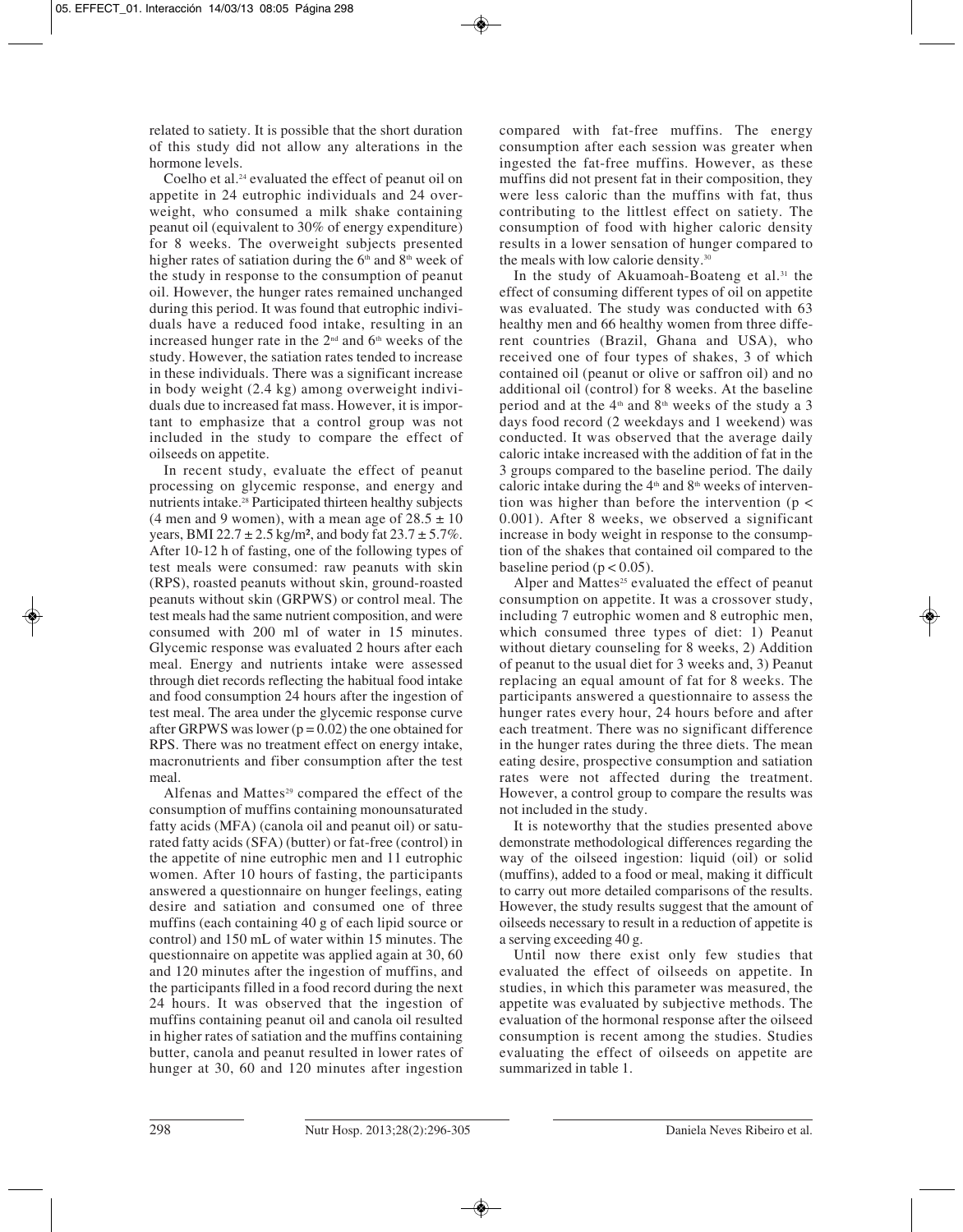| Studies that evaluated the effect of oilseeds on appetite<br>Table I | Results<br>Experimental design<br>Sample | after a breakfast consumption with nuts on the<br>related to satiety (grhelin, GLP-1, GIP, PYY,<br>No significant change in the hormone levels<br>Increased satiety and satiation before lunch<br>$3^{rd}$ and $4^{th}$ day (p = 0.02 and p = 0.03).<br>leptin and adiponectin).<br>Ingestion of shakes for breakfast, containing 48 g<br>Randomized. Double-blind and crossover study.<br>Duration: 4 days for each intervention.<br>of nuts or a placebo.<br>with metabolic syndrome.<br>10 men and 10 women | Increased satiation rates during the 6 <sup>th</sup> and the<br>addition to a hunger rate increased in the 2 <sup>nd</sup><br>The satiation rates tended to increase in<br>8 <sup>th</sup> week and unaltered hunger rates in<br>and 6 <sup>th</sup> week in eutrophic individuals.<br>overweight individuals.<br>Ingestion of milk shakes containing peanut oil<br>(amount corresponding to 30% of the energy<br>consumption at rest).<br>Duration: 8 weeks.<br>overweight (12 men and<br>24 euthropic and 24<br>12 women). | No significant differences in satiety after the<br>consumption of the 3 analyzed meals.<br>peanuts without skin, ground-roasted peanuts<br>3 meals raw peanuts with skin (RPS), roasted<br>without skin (GRPWS) or control meal.<br>Randomized and crossover study.<br>Duration: 2 hours.<br>4 men and m9 healthy<br>women. | The muffins containing peanut oil resulted in<br>higher satiation rates and lower hunger rates<br>compared with the fat-free after 120 min.<br>Consumption of muffins containing 40 g of butter,<br>peanut, or canola oil or fat free.<br>Duration: 120 min.<br>9 euthropic men and 11<br>euthropic women. | The average energy intake increased with the<br>milkshake with added fat compared to the<br>fat-free milkshake.<br>energy consumption at rest) or without the addition<br>Consumption of millshakes with olive, saffron and<br>peanut oil (amount corresponding to 30% of the<br>Duration: 8 weeks.<br>Randomized.<br>of oil.<br>63 healthy men and<br>66 healthy women. | during the three diets. The mean eating desire,<br>the prospective consumption and the satiation<br>No significant difference in the hunger rates<br>rates did not show a significant difference<br>during the treatments.<br>to the usual diet for 3 weeks, and 3) Peanut consumption<br>dietary counseling for 8 weeks; 2) Addition of peanuts<br>3 intervention types: 1) Peanut consumption without<br>replacing the equal amount of dietary fat.<br>Crossover.<br>7 euthropic women and<br>8 euthropic men. |
|----------------------------------------------------------------------|------------------------------------------|----------------------------------------------------------------------------------------------------------------------------------------------------------------------------------------------------------------------------------------------------------------------------------------------------------------------------------------------------------------------------------------------------------------------------------------------------------------------------------------------------------------|------------------------------------------------------------------------------------------------------------------------------------------------------------------------------------------------------------------------------------------------------------------------------------------------------------------------------------------------------------------------------------------------------------------------------------------------------------------------------------------------------------------------------|-----------------------------------------------------------------------------------------------------------------------------------------------------------------------------------------------------------------------------------------------------------------------------------------------------------------------------|------------------------------------------------------------------------------------------------------------------------------------------------------------------------------------------------------------------------------------------------------------------------------------------------------------|--------------------------------------------------------------------------------------------------------------------------------------------------------------------------------------------------------------------------------------------------------------------------------------------------------------------------------------------------------------------------|------------------------------------------------------------------------------------------------------------------------------------------------------------------------------------------------------------------------------------------------------------------------------------------------------------------------------------------------------------------------------------------------------------------------------------------------------------------------------------------------------------------|
|                                                                      |                                          |                                                                                                                                                                                                                                                                                                                                                                                                                                                                                                                |                                                                                                                                                                                                                                                                                                                                                                                                                                                                                                                              |                                                                                                                                                                                                                                                                                                                             |                                                                                                                                                                                                                                                                                                            |                                                                                                                                                                                                                                                                                                                                                                          |                                                                                                                                                                                                                                                                                                                                                                                                                                                                                                                  |
|                                                                      | Objective                                | Evaluation of the effect of nuts<br>on satiety.                                                                                                                                                                                                                                                                                                                                                                                                                                                                | Evaluation of the effect of peanut<br>oil on appetite.                                                                                                                                                                                                                                                                                                                                                                                                                                                                       | processing on glycemic response<br>and energy and nutrients intake.<br>Evaluation the effect of peanut                                                                                                                                                                                                                      | appetite of two fat sources: AGM<br>Comparison of the effect on the<br>with AGS.                                                                                                                                                                                                                           | peanut oil, olive oil and saffron<br>Determination of the effect of<br>oil consumption on appetite.                                                                                                                                                                                                                                                                      | Evaluation of the effect of peanut<br>diet-induced thermogenesis.<br>energy intake, body weight,<br>consumption on appetite,<br>energy consumption and                                                                                                                                                                                                                                                                                                                                                           |
|                                                                      | Author (year)                            | Brennan et al. <sup>13</sup>                                                                                                                                                                                                                                                                                                                                                                                                                                                                                   | Coelho et al. <sup>24</sup>                                                                                                                                                                                                                                                                                                                                                                                                                                                                                                  | Reis et al. <sup>28</sup>                                                                                                                                                                                                                                                                                                   | Alfenas e Mattes <sup>29</sup>                                                                                                                                                                                                                                                                             | Akoamoah-Boateng et al. <sup>31</sup>                                                                                                                                                                                                                                                                                                                                    | Alper e Mattes <sup>25</sup>                                                                                                                                                                                                                                                                                                                                                                                                                                                                                     |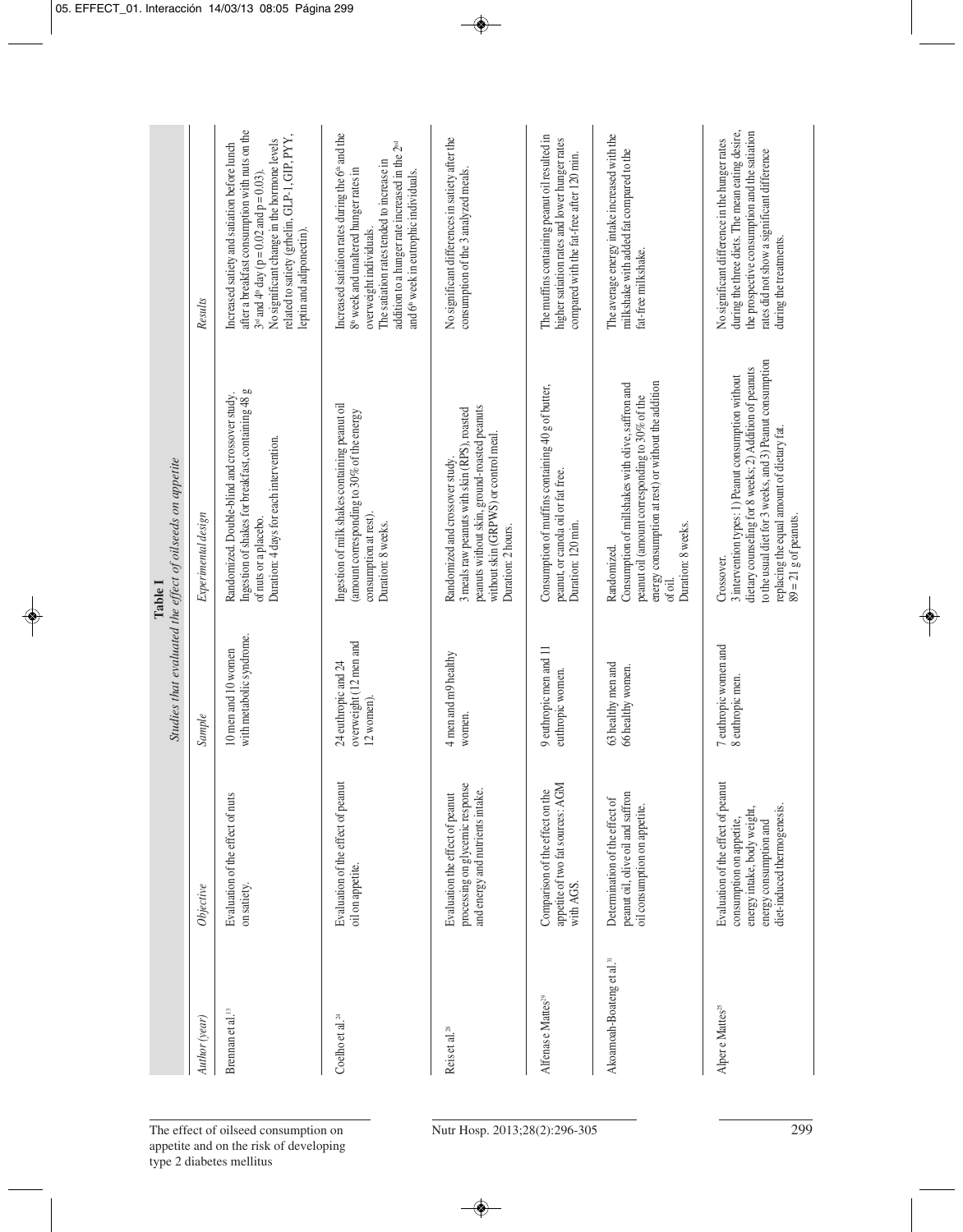# *Possible mechanisms responsible for controlling appetite in response to the consumption of oilseeds*

Oilseeds in general are rich in protein $32$  and fiber,  $33$ favoring the food intake control<sup>25</sup>. Protein increases satiety by promoting the concentration of amino acids in the bloodstream after meals, stimulating the release of anorexigenic hormones and insulin.34 Dietary fiber helps to control body weight by increasing satiation (reducing the caloric intake in the meal) and satiety (increase of the interval between meals) or by influencing the energy metabolism (increased fat oxidation, thus reducing the body fat level). Soluble fiber may reduce the rate of carbohydrate absorption, postprandial blood glucose and consequently the insulin secretion, preventing the occurrence of hypoglycemia during the post-absorptive period, promoting greater satiety and fat oxidation.<sup>35</sup>

The results of some studies show the occurrence of increased levels of cholecystokinin after the ingestion of meals rich in fiber for low-fiber meals. Cholecystokinin is secreted by cells in the small intestine and acts on the satiety center, inhibiting food intake.35 The fibers also act by stimulating the secretion of GLP-1, which has an effect on the vagal afferent nerve, inhibiting appetite in order to reduce the rate of gastric emptying, signaling the brain to reduce food intake.<sup>36</sup>

The largest component of the peanut is the lipid fraction (49%) with predominantly unsaturated fat (40%). The oilseeds are excellent sources of AGM and AGP.8 The results from studies in animals and humans have suggested that these unsaturated fatty acids are more easily oxidized than SFA, resulting in increased satiety.37 The results of studies in rats suggest that the fat that is oxidized leads to satiety, while the stored fat is not. The MFA, such as oleic acid, are absorbed and oxidized more quickly than the SFA as stearic acid. The results of studies in rats have shown that the MFA have the greatest effect on satiety compared to SFA.<sup>24</sup>

### *The impact of oilseeds on the glycemic control*

The occurrence of postprandial hyperglycemia has been considered a risk factor for cardiovascular diseases $38$  and DM complications.<sup>39</sup> In epidemiological studies, 2-hour postprandial glucose has been recognized as an independent risk factor for cardiovascular problems.38 Various components of oilseeds have been associated with a reduced risk of the development of diabetes and its complications.40

Epidemiological studies, such as the Nurses' Health Study,<sup>41</sup> the Shanghai Women's Health Study<sup>42</sup> and the Physicians' Health Study I,<sup>43</sup> sought to clarify the relationship of oilseeds with DM. The Nurses' Health Study performed a follow-up of 83 818 women from 11 states for 16 years (1980-1996). The women aged 34- 59 years had no history of diabetes, cardiovascular disease or cancer. A semi-quantitative food frequency questionnaire was applied in 1980, 1984, 1986, 1990 and 1994 to evaluate the consumption of oilseeds and peanut butter.

Women who consumed such foods  $\geq$  5 times/week presented a 30% reduction and those who consumed these foods 1-4 times/week a 20% reduction in risk for developing type 2 diabetes compared to those who almost never consumed these foods. The inverse association persisted even after adjusting for risk factors for the development of diabetes such as age, obesity, physical activity, smoking, family history of diabetes and other dietary factors.<sup>41</sup> A cohort study<sup>42</sup> conducted in China with a duration of 4.6 years involving nearly 64,000 women, showed a similar result as the one of Jiang et al.<sup>41</sup>. A significant  $20\%$  reduction of the risk of developing diabetes after the adjustment of the dietary and non-dietary variables was observed. However, in the recent Physicians' Health Study I, there was no association between the consumption of oilseeds and the risk of developing type 2 diabetes in eutrophic, overweight or obese women. The study included 20,224 women who were assessed during 19.2 years.43

However, in the studies cited above, food intake was assessed after analysis of data obtained from the food frequency questionnaire, through which the oilseed ingestion was detected. The participants in these studies were questioned about their consumption of oilseeds during the previous year, thus requiring a good memory for the provision of accurate information. According to some authors, the food frequency questionnaires do not always present the intake faithfully.44

However, the results of Brennan et al.13 did not confirm the beneficial effect of walnuts on blood glucose and insulin. It was a randomized, crossover and double-blind study, involving a total of 20 men and women without an alteration of the blood glucose levels, but with metabolic syndrome. The participants were admitted twice in a clinical center for four days each time, while receiving an isocaloric diet. The blood glucose and the insulin were assessed after 12 hours of fasting, on the first and fourth day of intervention in response to the consumption of shakes for breakfast containing 48 g of walnuts or a placebo.

In another study<sup>45</sup> lasting 14 days, 20 women with type 2 diabetes aged 40-60 consumed 10g of almonds per day at breakfast. The fasting blood glucose and the 2 postprandial hours were assessed on day 0, 7 and 14 before and after the beginning of intervention. At the end of the study, it was found that the consumption of almonds reduced  $(p < 0.01)$  the fasting and the postprandial blood glucose. The results of this study suggest that the consumption of oilseeds needs to be done for at least 14 days to be able to detect significant changes in the blood glucose level.

In a prospective study of 24 weeks, the effect of consuming low-calorie diets enriched with 84 g of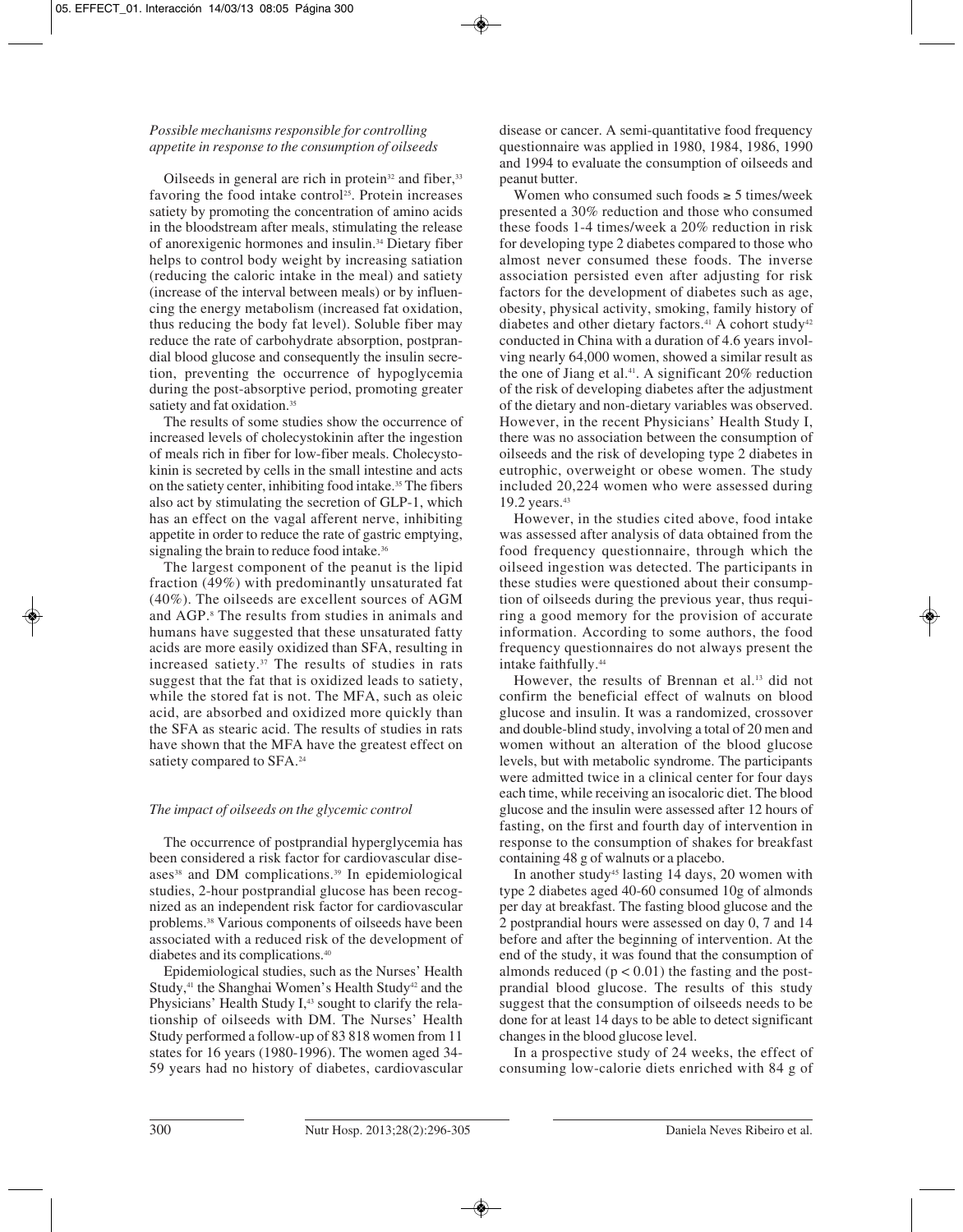almonds per day (diet 1,  $n = 32$ ) or rich in complex carbohydrates + 2 tablespoons saffron oil (diet 2,  $n =$ 33) was assessed in the blood glucose level, the insulin level and in the HOMA-IR index (Homeostasis Model Assessment). There were observed 37 overweight women and 28 overweight men with a median age of 55 years and a BMI range between 27 and 55 kg/m2 , which were stratified according to their gender and the presence or absence of diabetes. Diet 1 consisted of 39% fat (25% MFA, 3% SFA and 11% PFA) and 32% carbohydrates. Diet 2 contained 18% fat (5% MFA, 3% SFA and 10% PFA) and 53% carbohydrates. In addition to promoting a significant reduction of the HOMA-IR, the ingestion of diet 1 promoted a 54% reduction in fasting insulin, compared to a reduction of 32% of diet 2. It is also important to emphasize that the use of medications for the glycemic control was lower among type 1 diabetics after the intake of a diet 1 compared to the other diet (96 and 50%, respectively).46

However, it should be noted that diet 2 contained a higher amount of available carbohydrate in relation to diet 1. The available carbohydrate quantity and the quality (glycemic index) of the consumed carbohydrate may alter the glucose and insulin responses. The intake of foods rich in carbohydrates increases the plasma concentrations of insulin and postprandial glucose47. Therefore, the results of this study may not reflect the effect caused only by the intake of almonds.

In randomized and crossover study, participated 15 hyperlipidemic men and 12 hyperlipidemic women whit a mean BMI of  $25.7 \pm 3$  kg/m<sup>2</sup> and age  $64 \pm 9$  years.<sup>8</sup> The study consisted of three steps, in which the following foods were consumed: muffins (control-147  $\pm$  6 g/day) or 73  $\pm$  3 g of almonds per day or  $\frac{1}{2}$  serving of almonds  $(37 \pm 2 \text{ g/day}) + \frac{1}{2}$ serving of muffins (75  $\pm$  3 g/day). Each phase lasted four weeks, being separated in 2 weeks each. Blood samples were collected after fasting of 12-14 hours during week 0, 2 and 4. There were no statistical differences in blood glucose, insulin and insulin resistance between the treatments. The lowest daily almond intake for a shorter period of time than that observed in the study of Wien et al.<sup>46</sup> may inhibited the observation of significant effects on the glucose metabolism in this study.8

In another study, which was conducted to evaluate the effect of almonds on the insulin sensitivity, 10 healthy men and 10 healthy women aged 20-50 with a BMI between 18-30 kg/m<sup>2</sup> consumed 100 g of almonds (the almonds in a whole or ground and mixed in cake or cookie dough) for 4 weeks. It was found that the addition of almond consumption does not cause a significant change in the blood glucose level and the insulin sensitivity. However, there was a significant increase in body weight after 4 weeks.<sup>48</sup> In the study of Yücesan et al.,49 there also was not found a significant difference in the glucose levels after 4 weeks of diet enriched with

chestnuts (1 g/kg of body weight/day) in 21 healthy subjects.

The results of the studies of Wien et al.<sup>46</sup>, Choudhary et al.<sup>45</sup> (table II), Tapsell et al.<sup>50</sup> and Brehm et al.51 suggest that the oilseed consumption has a beneficial effect on the glycemic control in people who present a degree of hyperglycemia. It is possible that the inclusion of oilseeds in the dietary treatment prescribed for diabetic patients is beneficial. However, the results of the epidemiological studies are not conclusive about the effect of oilseeds in the prevention of type 2 diabetes. Despite conducting these studies in order to indicate the possible existence of an association between the two variables, they do not prove causality. The studies which evaluated the effect of oilseeds on the blood glucose levels are summarized in table II.

# *Possible mechanisms responsible for the glycemic control in response to the consumption of oilseeds*

The high content of monounsaturated and polyunsaturated fatty acids from oilseeds (table III) seems to favor the reduction of insulin resistance and consequently the risk of developing type 2 diabetes. However, the mechanisms by which these fatty acids affect the insulin sensitivity are not yet fully understood $<sup>52</sup>$ </sup>

It is believed, however, that fatty acids which are present in the phospholipids of the cell membrane's muscle are affected by the fatty acid intake type, thus affecting the insulin sensitivity. The unsaturated fatty acids existent in the cell membrane influence the action of insulin, through affecting the binding/affinity of insulin to its receptor.<sup>26</sup> There is the hypothesis that a higher unsaturation of fatty acids in the cell membrane facilitates the movement of the glucose receptor to the cell surface, thus increasing the insulin sensitivity.53

In addition, monounsaturated fatty acids act through the stimulation of glucagon 1-like peptide (GLP-1) secretion, thus improving the efficiency of beta cells. This peptide acts in the clearance regulation of postprandial glucose and insulin sensitivity.54 Recent studies suggest another mechanism that involves the participation of fatty acids by determining the gene expression and the enzyme activity. The SFA and the MFA act in the lipogenic gene expression, while the PFA inhibit the expression of these genes, in part through the binding and activation of nuclear receptors, such as the receptors activated by peroxisome proliferators (PPAR).<sup>55</sup> It is suggested that the activation of PPAR exerts a therapeutic role for the treatment of type 2 diabetes, because it induces the fatty acid clearance by the adipose tissue, decreasing its plasma levels and thus increasing the insulin sensitivity in the muscle.56

The high magnesium content of the oilseed fibers has been related to the same beneficial effect on the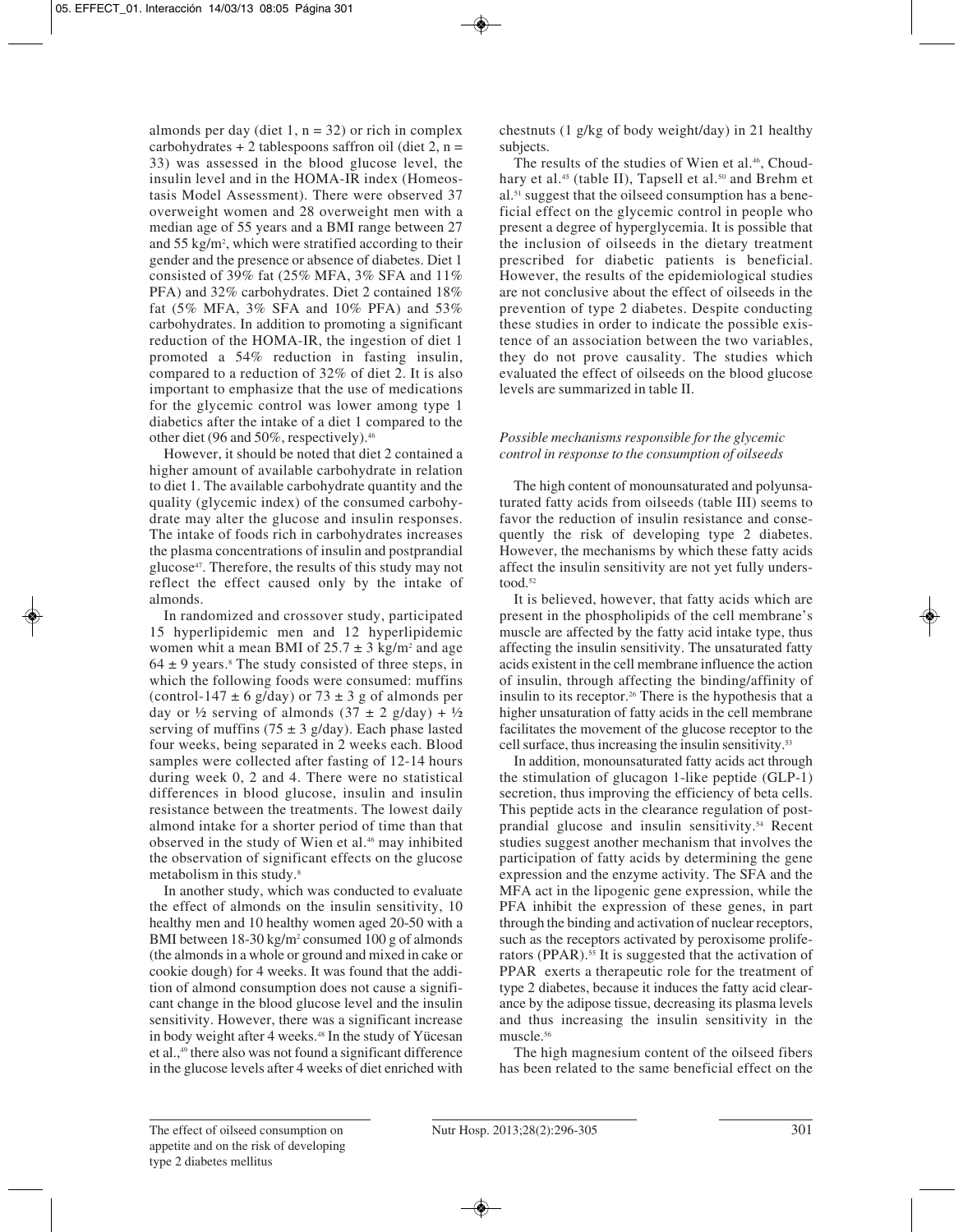| Studies that evaluated the effect of oilseeds on the glucose level<br>Table II | Results             | 30% reduction of the DM2 risk with a<br>20% reduction of the DM2 risk with a<br>consumption of 1-4x week.<br>consumption of $\geq$ 5 week. | No significant difference in the insulin and<br>glucose levels.                                                | The almond consumption reduced (p: 0.01)<br>the fasting and postprandial glucose.                                                   | The type 1 diabetes subjects decreased the use<br>Fasting insulin - Diet 1 - 54% reduction.<br>Diet 2 - 32% reduction.<br>HOMA Index - Diet 1 - 66% reduction.<br>Diet 2 - 35% reduction.<br>of medication after diet 1. | the glucose sensititivy after the consumption<br>No significant difference in the insulin and<br>of almonds. | No statistical difference in glucose, insulinemy<br>or insulin resistance between the treatments.                                                                                                                                                                                  |
|--------------------------------------------------------------------------------|---------------------|--------------------------------------------------------------------------------------------------------------------------------------------|----------------------------------------------------------------------------------------------------------------|-------------------------------------------------------------------------------------------------------------------------------------|--------------------------------------------------------------------------------------------------------------------------------------------------------------------------------------------------------------------------|--------------------------------------------------------------------------------------------------------------|------------------------------------------------------------------------------------------------------------------------------------------------------------------------------------------------------------------------------------------------------------------------------------|
|                                                                                | Experimental design | Use of a semi quantitative Food Frequency<br>Prospective color study.<br>Duration: 6 years.<br>Questionnaire.                              | Use of isocaloric diet with shakes for breakfast<br>containing 48 g of nuts or a placebo.<br>Duration: 4 days. | Free consumption. Additon of 10 g of almonds day<br>Duration: 1-4 days.<br>for the first meal.                                      | Diet 2 - consumption of carbohydrate complexes +<br>2 tablespoous of saffron oil per day $(n = 33)$ .<br>Diet $1 - 84$ g of almonds per day (n = 32).<br>Duration: 24 weeks.                                             | 100 g of almonds per day.<br>Duration: 4 weeks.                                                              | -1/2 serving of almonds $(37 \pm 2 \text{ g/day}) + 1/2$ serving<br>4 weeks per stage, separated for 2 weeks.<br>Randomized study, crossover, 3 stages:<br>- muffins control - $147 \pm 6$ g/day).<br>-73 $g \pm 3 g$ of almonds per day.<br>of muffins $(75 \pm 3 \text{ g/day})$ |
|                                                                                | Sample              | 83,818 women.                                                                                                                              | 20 men and women<br>with a metabolic<br>syndrome.                                                              | 20 women with type 2<br>diabetes.                                                                                                   | overweight or obese men.<br>37 overweight or obese<br>women and 28                                                                                                                                                       | 10 healthy men and<br>10 healthy women.                                                                      | 15 hyperlipidemic men<br>and 12 hyperlipidemic<br>women.                                                                                                                                                                                                                           |
|                                                                                | Objective           | and the risk of type 2 diabetes.<br>between oilseed consumption<br>Examination of the relation                                             | nuts on the insulin resistance.<br>Investigation of the effect of                                              | response of fasting and of the<br>2-hour postprandial glucose<br>Evaluation of the glycemic<br>after the consumption of<br>almonds. | a low-calorie diet rich in AGM<br>or in carbohydrate complexes<br>in the metabolic parameters.<br>Evaluation of the effect of                                                                                            | Evaluation of the effect of<br>almonds on the insulin<br>sensitivity.                                        | almonds on glucose, insulinemy<br>Evaluation of the effect of<br>and the HOMA index.                                                                                                                                                                                               |
|                                                                                | Author (year)       | Jiang et al. <sup>41</sup>                                                                                                                 | Brennan et al. <sup>13</sup>                                                                                   | Choudhary et al. <sup>45</sup>                                                                                                      | Wien et al. <sup>46</sup>                                                                                                                                                                                                | Loveloy et al. <sup>48</sup>                                                                                 | Jenkins et al. <sup>8</sup>                                                                                                                                                                                                                                                        |
| 302                                                                            |                     |                                                                                                                                            |                                                                                                                | Nutr Hosp. 2013;28(2):296-305                                                                                                       |                                                                                                                                                                                                                          |                                                                                                              | Daniela Neves Ribeiro et al.                                                                                                                                                                                                                                                       |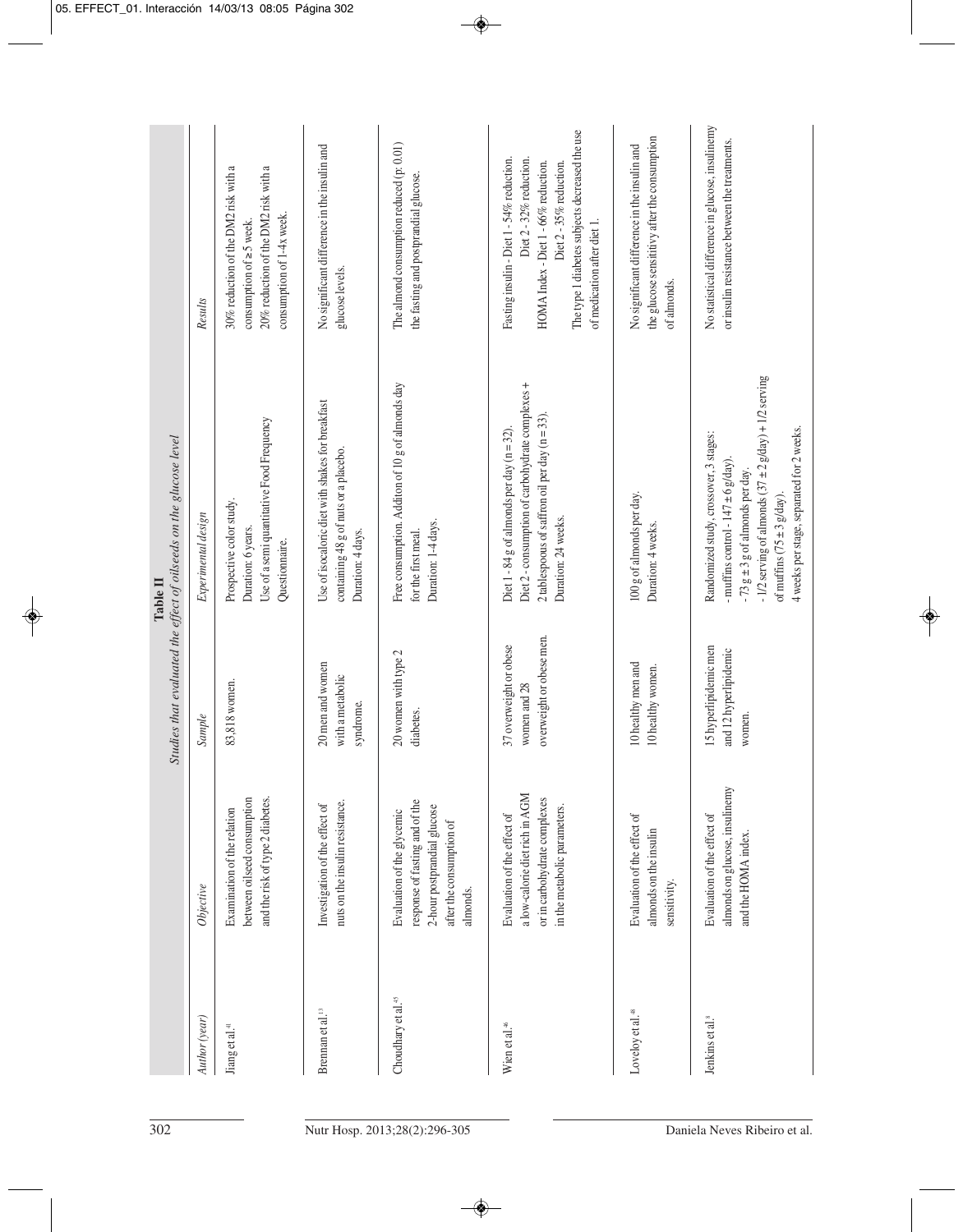| <b>Table III</b><br><b>Fatty acid composition of oilseeds</b> |                  |                  |                  |  |  |  |
|---------------------------------------------------------------|------------------|------------------|------------------|--|--|--|
| <i><u>Oilseeds</u></i>                                        | SFA<br>(g/100 g) | MFA<br>(g/100 g) | PFA<br>(g/100 g) |  |  |  |
| Almonds                                                       | 3.73             | 30.89            | 12.07            |  |  |  |
| Cashew nuts                                                   | 7.78             | 23.80            | 7.84             |  |  |  |
| Hazelnuts                                                     | 4.46             | 45.65            | 7.92             |  |  |  |
| Peanuts                                                       | 6.83             | 24.43            | 15.56            |  |  |  |
| Oilseeds in general                                           | 0.42             | 0.78             | 0.89             |  |  |  |
| Walnuts                                                       | 6.13             | 8.93             | 47.17            |  |  |  |
| Brazil nuts                                                   | 15.14            | 24.55            | 20.58            |  |  |  |
| Macadamia nuts                                                | 12.06            | 58.88            | 1.50             |  |  |  |
| Pecan nuts                                                    | 6.18             | 40.80            | 21.61            |  |  |  |
| Pine                                                          | 9.38             | 22.94            | 25.67            |  |  |  |
| Pistachio                                                     | 5.44             | 23.32            | 13.45            |  |  |  |

Source: Adapted from López-Uriarte et al., 2009. SFA: Saturated fatty acids; MFA: Monounsaturated fatty acids; PFA: Polyunsaturated fatty acids.

glycemic control The hypomagnesemia has been implicated as a cause of insulin resistance.40 In periods of acute hyperglycemia, the kidneys lose the ability to retain magnesium, which is then eliminated in the urine, resulting in the mineral's low blood levels. It has been shown that the correction of that depletion improves the response and the insulin action. The magnesium deficit interferes with the reactions that use or produce adenosine triphosphate (ATP), thus altering the enzyme cascade involved in the carbohydrate metabolism, favoring the development of DM.58

Oilseeds in general are good fiber sources (4-12 g/100 g): cellulose, followed by hemicellulose, pectin and lignin.33 Diets rich in complex carbohydrates and fiber are associated with the increased insulin sensitivity and the reduced plasma insulin level, promoting better glycemic control in diabetic patients.<sup>59</sup> Soluble fiber may increase the intraluminal viscosity, slowing down the gastric emptying. These fibers also act as a physical barrier against the enzyme action of carbohydrate digestion in the small intestine. As a consequence, the carbohydrate absorption velocity and the concentration of postprandial glucose tend to be lower after the ingestion of fiber-rich foods compared to foods or meals poor in fibers.<sup>35</sup> Animal experiments have shown that several types of dietary fiber improve the glucose homeostasis by means incretins.<sup>60</sup> The incretins, the GLP-1 and the GIP stimulate the insulin secretion by beta cells and promote the proliferation of these cells, favoring the maintenance of normal blood glucose levels.<sup>61</sup>

The fibers are resistant to enzymatic digestion in the small intestine and thus susceptible to fermentation by bacteria in the colon. The products of this fermentation are short chain fatty acids: acetate, propionate and butyrate, which act in order to reduce the hepatic glucose production and to stimulate the secretion of GLP-1.<sup>35</sup>

It is noteworthy that oilseeds are relatively low in carbohydrates, representing approximately 15% of the total energy.62 Oilseeds have low glycemic index and therefore cause less elevation of the blood glucose level, requiring less insulin secretion, thus favoring the control of DM.63

## **Conclusions**

The mechanisms responsible for the effect of oilseeds in reducing appetite and in the glycemic control are not entirely clear. However, some mechanisms are proposed. It is possible that these foods have an effect on satiety as they are rich in protein, fiber and unsaturated fatty acids. The study results suggest that a daily serving of more than 40g of oilseeds could have the effect of reducing appetite. However, in these studies, the evaluation of the appetite was subjective. Therefore, further studies are needed to assess this parameter more objectively, evaluating, for instance, the hormonal response after chronic consumption of oilseeds.

There is evidence that the components of oilseeds, such as fiber, magnesium, unsaturated fatty acids, and carbohydrates conducive to reducing the risk of developing type 2 diabetes. Epidemiological studies indicate the possible existence of an association between the consumption of oilseeds and the risk of developing diabetes, but they are not yet conclusive.

The consumption of oilseeds for a longer period of time was only able to have an important effect on the blood glucose level when ingested by individuals with hyperglycemia. This effect appears to be enhanced when the consumption was associated with the ingestion of a low-calorie diet. These results show the benefits of oilseeds as an adjunct in the treatment of type 2 diabetes. However, long-term studies are needed to evaluate their effects on pre-diabetic individuals with insulin resistance, preventing the manifestation of type 2 diabetes.

# **References**

- 1. Bastaki S. Diabetes mellitus and its treatment. *Int J Diabetes & Metabolism* 2005; 13: 111-134.
- 2. Duarte R, Rodrigues EJ, Duarte S, Duarte A, Ruas MMA. Recomendações da Sociedade Portuguesa de Diabetologia para o Tratamento da Hiperglicemia e Factores de Risco na Diabetes Tipo 2. *Rev Port Diab* 2007; 4 (Suppl. 18): S5-18.
- 3. Winer N, Sowers JR. Epidemiology of Diabetes. *J Clin Pharmacol* 2004; 44 (4): 397-405.
- 4. Tuomilehto J, Lindström J, Eriksson JG, Valle TT, Hämäläinen H, Ilanne-Parikka P et al. Prevention of type 2 diabetes mellitus by changes in lifestyle among subjects with impaired glucose tolerance. *N Engl J Med* 2001; 18 (344): 1343-50.
- 5. Lindström J, Louheranta A, Mannelin M, Rastas M, Salminen V, Eriksson J et al. The Finnish Diabetes Prevention Study (DPS): Lifestyle intervention and 3-year results on diet and physical activity. *Diabetes Care* 2003;12 (26): 3230-3236.
- Yamaoka K, Tango T. Efficacy of lifestyle education to prevent type 2 diabetes: a meta-analysis of randomized controlled trials. *Diabetes Care* 2005; 11 (28): 2780-86.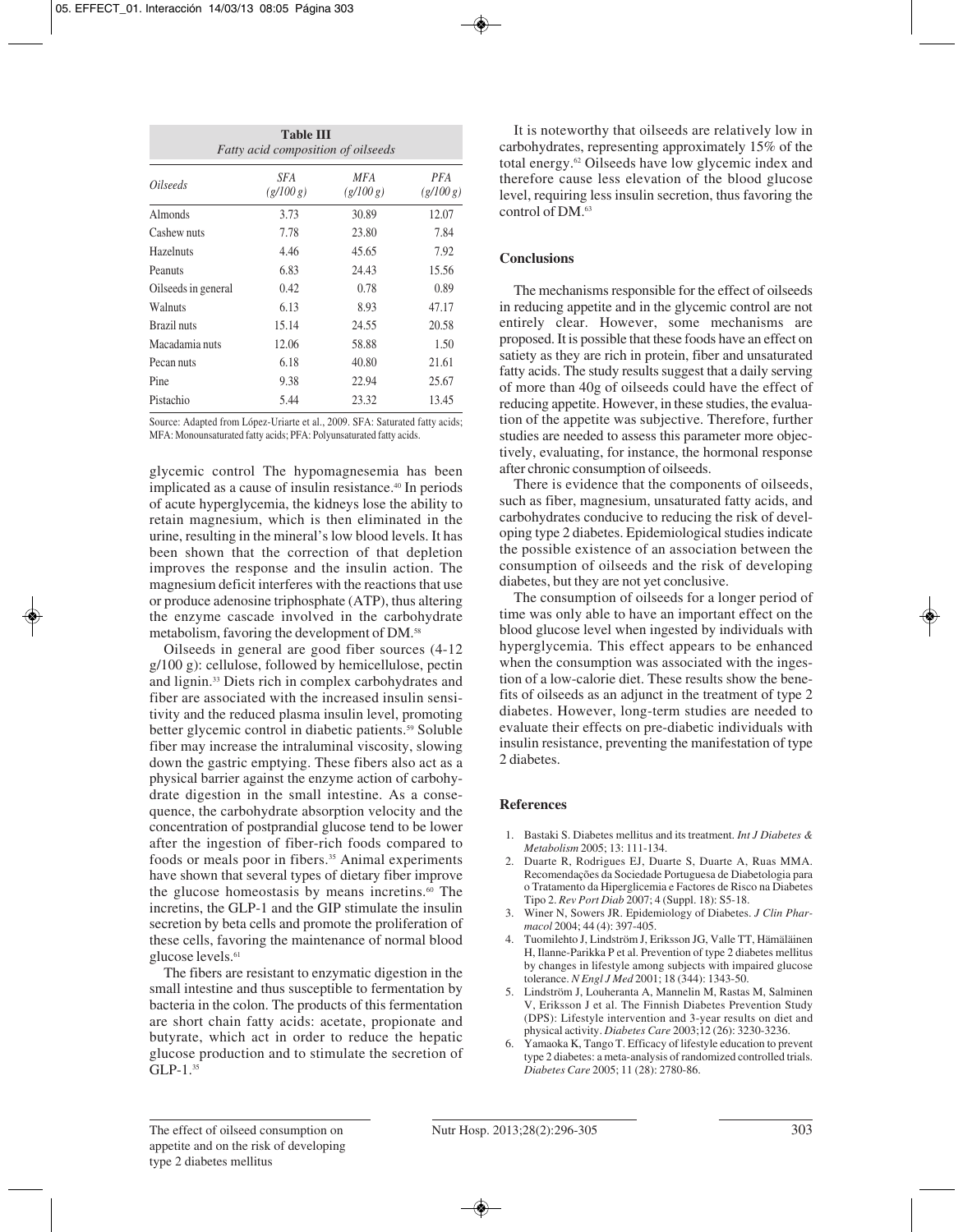- 7. Dedoussis GVZ, Kaliora AC, Panagiotakos DB. Genes, Diet and Type 2 Diabetes Mellitus: A Review. *Rev Diabet Stud* 2006; 4 (3): 13-24.
- 8. Jenkins DJA, Hu FB, Tapsell LC, Josse AR, Kendall CWC. Possible benefit of nuts in type 2 diabetes. *J Nutr* 2008; 138 (9): 1752-1756.
- 9. Kopelman PG. Obesity as a medical problem. Nature. 2000; 404 (6778): 635-43.
- 10. Rogers PJ. Eating habits and appetite control: a psychobiological perspective. *Proc Nutr Soc* 1999; (58): 59-67.
- 11. Holt SHA, Brand Miller JC, Stitt PA. The effects of equalenergy portions of different breads on blood glucose levels, feelings of fullness and subsequent food intake. *Am Diet Assoc* 2001; 7 (101): 767-73.
- 12. Cruz ACRF. Balanço Energético em Indivíduos Saudáveis após o consumo de grão, pasta, farinha ou óleo de amendoim (thesis). Viçosa (Minas Gerais): Universidade Federal de Viçosa; 2006.
- 13. Brennan AM, Sweeney LL, Liu X, Mantzoros CS. Walnut consumption increases satiation but has no effect on insulin resistance for the metabolic profile over a 4-day period. *Obes* 2009: 1-7.
- 14. Vessby B, Unsitupa M, Hermansen K, Riccardi G, Rivellese AA, Tapsell LC et al. Substituting dietary saturated for monounsaturated fat impairs insulin sensitivity in healthy men and women: The KANWU Study. *Diabetologia* 2001; 44 (3): 312-319.
- 15. Lopez-Ridaura R, Willett WC, Rimm EB, Liu S, Stampfer MJ, Manson JE & Hu FB. Magnesium intake and risk of type 2 diabetes in men and women. *Diabetes Care* 2004; 1 (27): 134-140.
- 16. Rodríguez-Morán M, Guerrero-Romero F. Oral magnesium supplementation improves insulin sensitivity and metabolic control in type 2 diabetic subjects. *Diabetes Care* 2003; 4 (26): 1147-52.
- 17. Kaline K, Bornstein SR, Bergmann A, Hauner H, Schwarz PE. The importance and effect of dietary fiber in diabetes prevention with particular consideration of whole grain products. *Horm Metab Res* 2007; 39 (9): 687.
- 18. Montonen J, Knekt P, Järvinen R, Aromaa A, Reuanen A. Whole-grain and fiber intake and the incidence of type 2 diabetes. *Am J Clin Nutr* 2003; 3 (77): 622-629.
- 19. Krishnan S, Rosenberg L, Singer M, Hu FB, Djoussé L, Cupples LA, Julie RP. Glycemic index, glycemic load, and cereal fiber intake and risk of yype 2 diabetes in US black women. *Arch Intern Med* 2007; 21 (167): 2304-2309.
- 20. Schulze MB, Schulz M, Heidemann C, Schienkiewitz A, Hoffmann K, Boeing H*.* Fiber and magnesium intake and incidence of type 2 diabetes. A prospective study and meta-analysis. *Arch Intern Med* 2007; 9 (167): 956-965.
- 21. Schulze MB, Liu S, Rimm EB, Manson JE, Willett WC, Hu FB. Glycemic index, glycemic load, and dietary fiber intake and incidence of type 2 diabetes in younger and middle-aged women. *Am J Clin Nutr* 2004; 2 (80): 348-56.
- 22. Barclay AW, Flood VM, Rochtchina E, Mitchell MP, Brandmiller JC. Glycemic index, dietary fiber, and risk of type 2 diabetes in a cohort of older Australians. *Diabetes Care* 2007; 11 (30): 2811-2813.
- 23. Thomas D, Elliott EJ. Low glycaemic index, or low glycaemic load, diets for diabetes mellitus. *Cochrane Database Syst Rev* 2009; 1: 1-30.
- 24. Coelho SB, Sales RL, Iyer SS, Bressan J, Costa NMB, Lokko P, Mattes R. Effects of peanut oil load on energy expenditure, body composition, lipid profile, and appetite in lean and overweight adults. *Nutrition* 2006; 6 (22): 585-592.
- 25. Alper CM, Mattes RD. Effects of chronic peanut consumption on energy balance and hedonics. *Int J Obes* 2002; 8 (26): 1129- 1137.
- 26. Rajaram S, Sabate J. Nuts, body weight and insulin resistance. *Br J Nutr* 2006; 96 (Suppl. 2): S79-86.
- 27. Ellis PR, Kendall CW, Ren Y, Parker C, Pacy JF, Waldron KW, Jenkins DJA. Role of cell walls in the bioaccessibility of lipids in almond seeds. *Am J Clin Nutr* 2004; 3 (80): 604-13.
- 28. Reis CEG, Bordalo LA, Rocha ALC, Freitas DMO, Silva MVL, Faria VC, Martino HSD, Costa NMB, Alfenas RC.

Ground roasted peanuts leads to a lower post-prandial glycemic response than raw peanuts. *Nutr Hosp* 2011; 26 (4): 745-751.

- 29. Alfenas RCG, Mattes RD. Effect of fat sources on satiety. *Obesity Research*. 2003; 2 (11): 183-87.
- 30. Kirkmeyer SV e Mattes RD. Effects of food attributes on hunger and food intake. *Int J Obes Relat Metab Disord* 2000; 24: 1167-1175.
- 31. Akuamoah-Boateng L, Iyer SS, Sales RL, Lokko P, Lartey A, Monteiro JBR, Mattes RD. Effect of peanut oil consumption on energy balance. *The J Appl Res* 2007; 2 (7): 185-195.
- 32. Brufau G, Boatella J, Rafecas M. Nuts: source of energy and macronutrients*. Br J Nutr* 2006; 96: S24-8.
- 33. Salas-Salvadó J, Bulló M, Pérez-Heras A, Ros E. Dietary fibre, nuts and cardiovascular diseases. *Br J Nutr* 2006; 96 (Suppl. 2): S45-51.
- 34. Paiva AC, Alfenas RCG, Bressan J. Efeitos da alta ingestão diária de proteínas no metabolismo. *Rev Bras Nutr Clin* 2007; 22 (1): 83-8.
- 35. Pereira MA, Ludwig DS. Dietary fiber and body weight regulation: Observations and mechanisms. *Pediatric Clinics of North America* 2001; 4 (48): 969-980.
- 36. Näslund E, Barkeling B, King N, Gutniak M, Blundell JE, Holst JJ, Rössner S, Hellström PM. Energy intake and appetite are suppressed by glucagon-like peptide-1 (GLP-1) in obese men. *Int J Obes Relat Metab Disord* 1999; 23 (3): 304-11.
- 37. Iyer SS, Boateng LA, Sales RL, Coelho SB, Lokko P, Monteiro JBR, Costa NMB, Mattes RD. Effects of peanut oil consumption on appetite and food choice. *Int J Obes* 2005; 4 (30): 1-7.
- 38. Josse AR, Kendalla CWC, Augustina LSA, Ellise PR, Jenkins DJA. Almonds and postprandial glycemia—a dose-response study. *Met Clin Exp* 2007; 56: 400-404.
- 39. Jenkins DJA, Kendalla CWC, Marchiea A, Jossea AR, Nguyena TH, Faulknera DA, Lapsleye KG, Singera W. Effect of almonds on insulin secretion and insulin resistance in nondiabetic hyperlipidemic subjects: a randomized controlled crossover Trial. *Metabolism* 2006; 7 (57): 882-887.
- 40. Lovejoy JC. The Impact of nuts on diabetes and diabetes risk. *Current Diabetes Reports* 2005; 5 (5): 379-384.
- 41. Jiang R, Manson JE, Stampfer MJ, Liu S, Willett WC, Hu DFB. Nut and peanut butter consumption and risk of type 2 diabetes in women. *JAMA* 2002; 20 (288): 767-773.
- 42. Villegas R, Gao Y-T, Yang G, et al. Legume and soy food intake and the incidence of type 2 diabetes in the Shanghai-Women Health Study*. Am J Clin Nutr* 2008; 87: 162-7.
- 43. Kochar J, Gaziano JM, Djoussé L. Nut consumption and risk of type II diabetes in the Physicians' Health Study. *Eur J Clin Nutr* 2010; 64: 75-79.
- 44. Ribeiro AB, Cardoso MA. Construção de um questionário de frequência alimentar como subsídio para programas de prevenção de doenças crônicas não transmissíveis. *Rev Nutr* 2002; 2 (15): 239-45.
- 45. Choudhary P, Kothari S, Vimal S. Almond consumption decreases fasting and post prandial blood glucose level in female type 2 diabetes. *Am J Infect Dis* 2009; 5 (2): 116-118.
- 46. Wien MA, Sabate JM, Ikle DN, Cole SE, Kandeel FR. Almonds vs complex carbohydrates in a weight reduction program**.** *Int J Obes Relat Metab Disord* 2003; 11 (27): 1365-1372.
- 47. Wolever TMS, Mehling C. Long-term effect of varying the source or amount of dietary carbohydrate on postprandial plasma glucose, insulin, triacylglycerol, and free fatty acid concentrations in subjects with impaired glucose tolerance. *Am J Clin Nutr* 2003; 3 (77): 612-21.
- 48. Lovejoy JC, Most MM, Lefevre M, Greenway FL, Rood JC. Effect of diets enriched in almonds on insulin action and serum lipids in adults with normal glucose tolerance or type 2 diabetes. *Am J Clin Nutr*. 2002; 5 (76): 1000-6.
- 49. Yucesan FB, Orem A, Kural BV, Orem C, Turan I. Hazelnut consumption decreases the susceptibility of LDL to oxidation, plasma oxidized LDL level and increases the ratio of large/small LDL in normolipidemic healthy subjects. *Anadolu Kardiyol Derg* 2010; 10: 28-35.
- 50. Tapsell LC, Batterham MJ, Teuss G, Tan S-Y, Dalton S, Quick CJ, Gillen LJ, Charlton KE. Long-term effects of increased